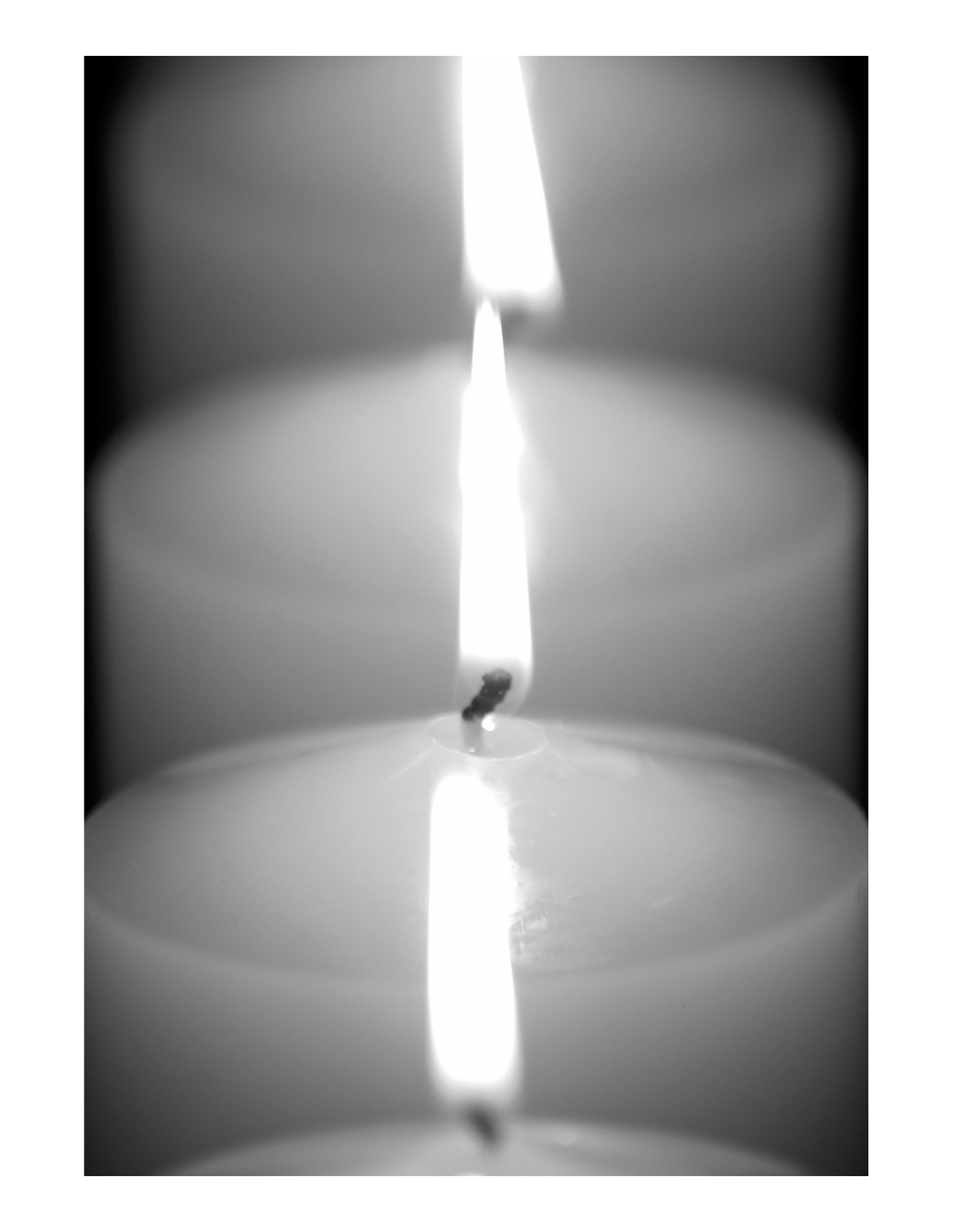# **Course Two:** *A Path to Spiritual Maturity*

## SEGMENT 2: **PRAYER**

## **P A R TICIPANTS' GUIDE**

Prayer is our communication with God. Jesus gave his disciples the Lord's<br>Prayer in response to their asking him to teach them how to pray. Prayer is<br>integral part of our rule of life. *The Book of Common Prayer*, written Prayer in response to their asking him to teach them how to pray. Prayer is an integral part of our rule of life. *The Book of Common Prayer,* written in the common language of the people, contains daily devotions, services and prayers that all Episcopalians and Anglicans use.

### OPENING PRAYER

O Lord, mercifully receive the prayers of your people who call upon you, and grant that they may know and understand what things they ought to do, and also may have grace and power faithfully to accomplish them; through Jesus Christ our Lord, who lives and reigns with you and the Holy Spirit, one God, now and for ever. Amen. (BCP 231)

## Q UESTIONS TO THINK ABOUT

What is prayer?

Why use written prayers?

How do you use *The Book of Common Prayer*?

Where did you first learn to pray? Who taught you?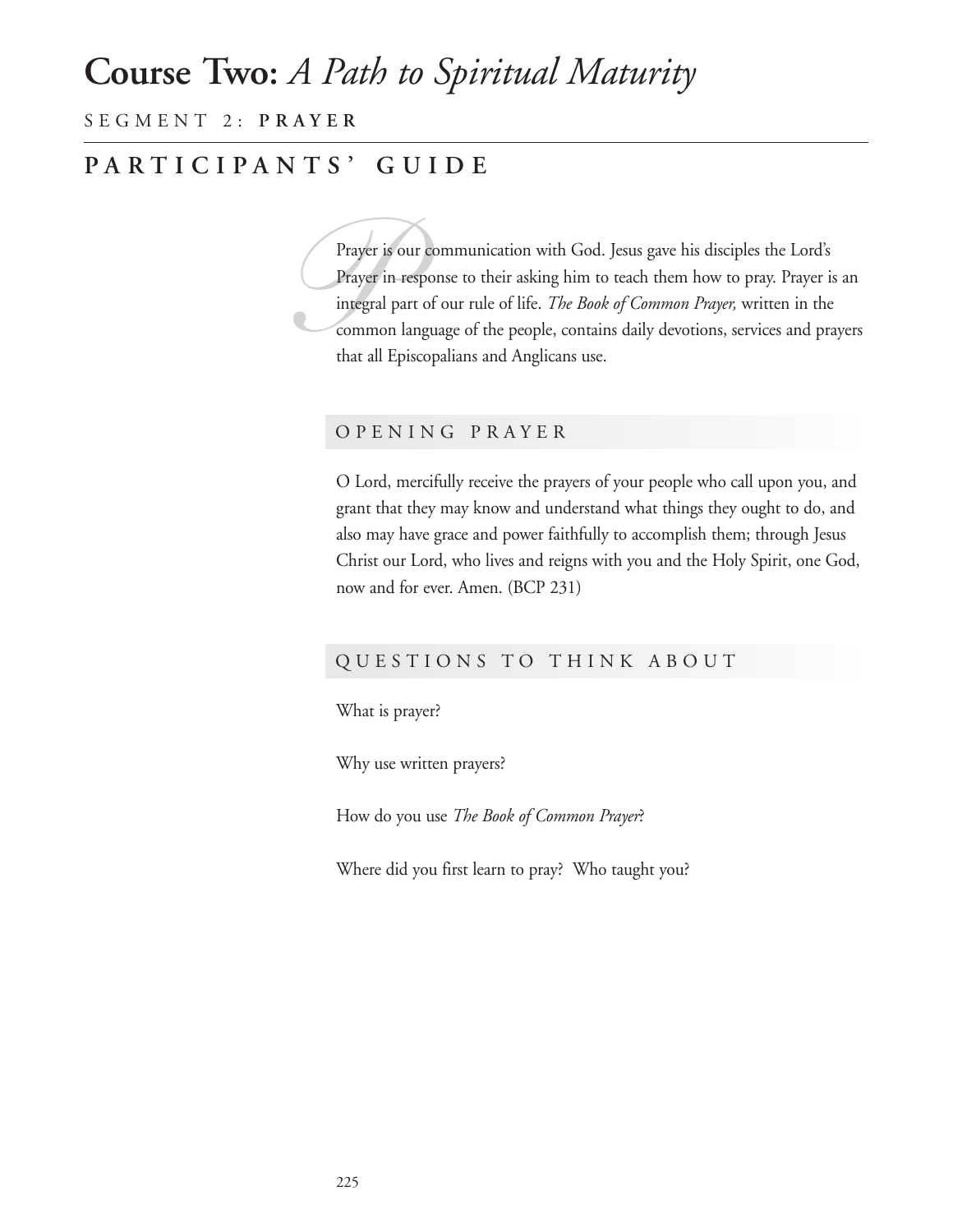## VIDEO PRESENTATION



The Lord's Prayer

Prayers of Adoration

Prayers of Confession

Prayers of Thanksgiving

Prayers of Supplication or offering ourselves to God

Private Prayer and Corporate Prayer

## USING THE BAPTISMAL COVENANT

As we live out the ministry of the baptized, we find direction through the five Baptismal Covenant promises. These promises are made at every baptism and we ask God's help in keeping these promises. For this class all the promises are relevant.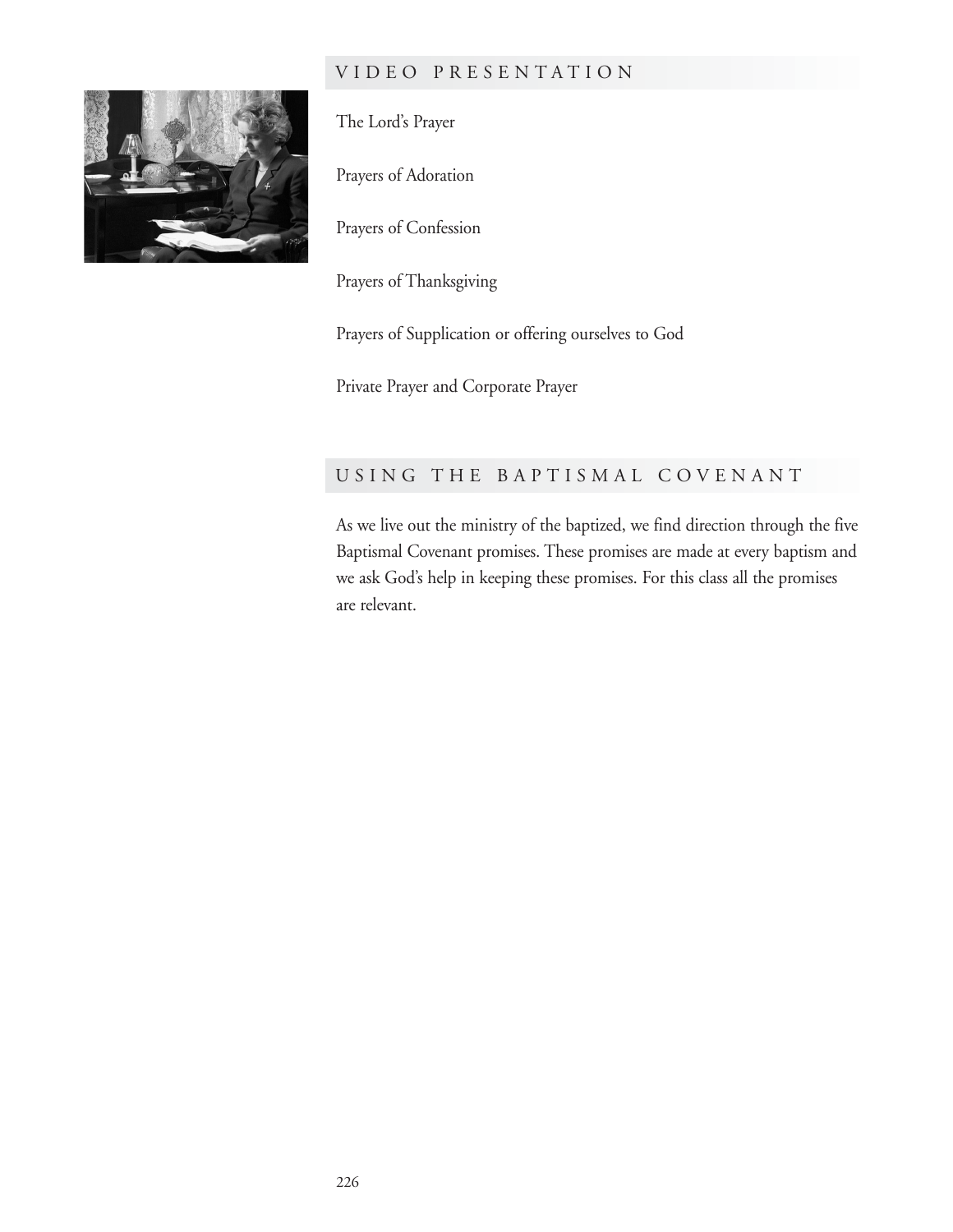## SMALL GROUP DISCUSSION

1. Read Matthew 6:9-13 and Luke 11:1-4. Why did Jesus teach this prayer? Why do we still teach this prayer today? How did you learn this prayer?

2. Choose either the traditional version or the contemporary version of the Lord's Prayer from *The Book of Common Prayer* to answer these questions:

Who is God to you?

Do you believe that evil exists?

How do you forgive?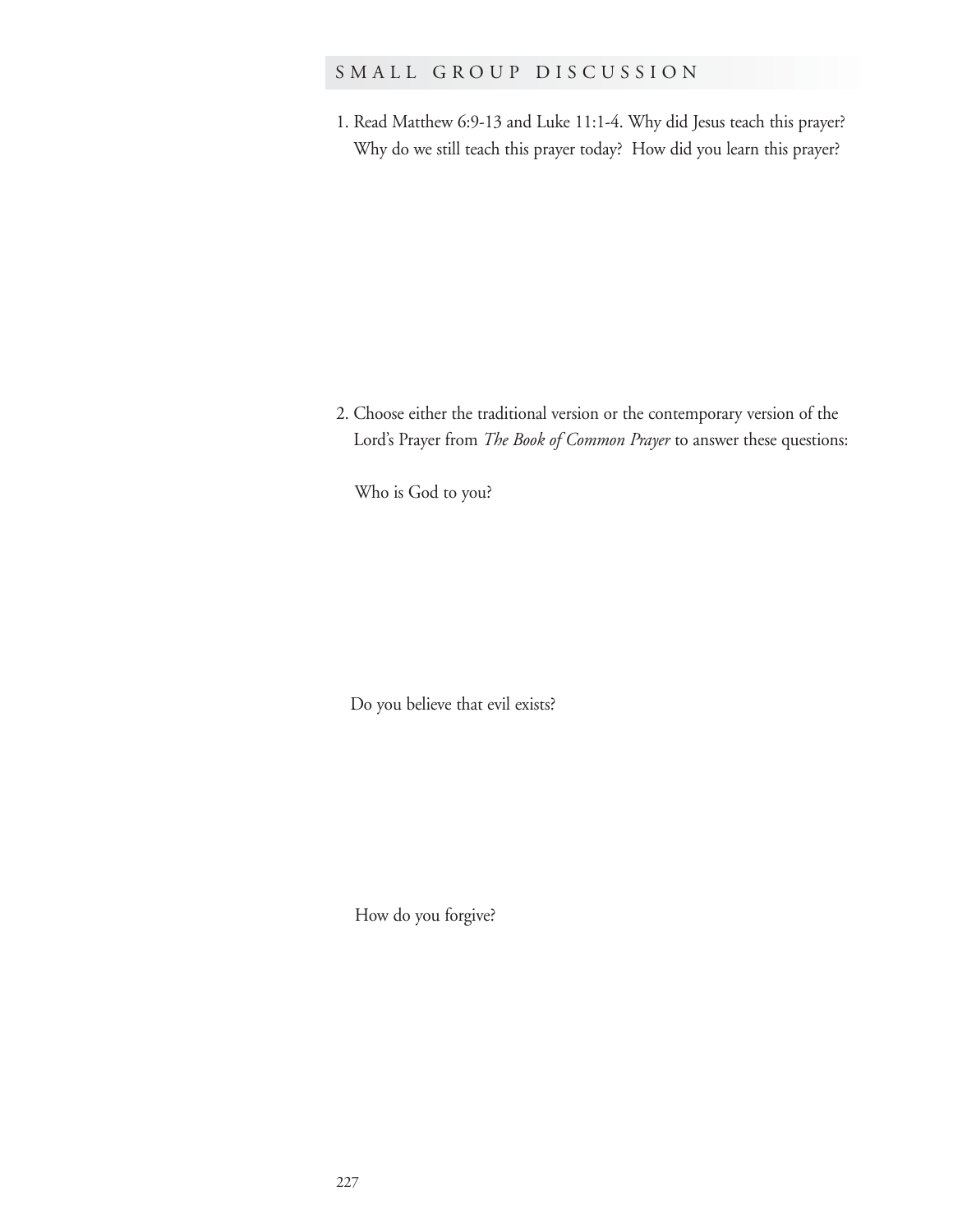## SMALL GROUP DISCUSSION, continued

What helps you feel reconciled?

What is your definition of "trespass"?

#### **Traditional version**

*Our Father, who art in heaven, hallowed be thy Name, thy kingdom come, thy will be done, on earth as it is in heaven. Give us this day our daily bread. And forgive us our trespasses, as we forgive those who trespass against us. And lead us not into temptation, but deliver us from evil.* (BCP 133)

#### **Contemporary version**

*Our Father in heaven, hallowed be your Name, your kingdom come, your will be done, on earth as in heaven. Give us today our daily bread. Forgive us our sins as we forgive those who sin against us. Save us from the time of trial, and deliver us from evil.* (BCP 133)

3. Illustrate the Lord's Prayer, or a specific petition.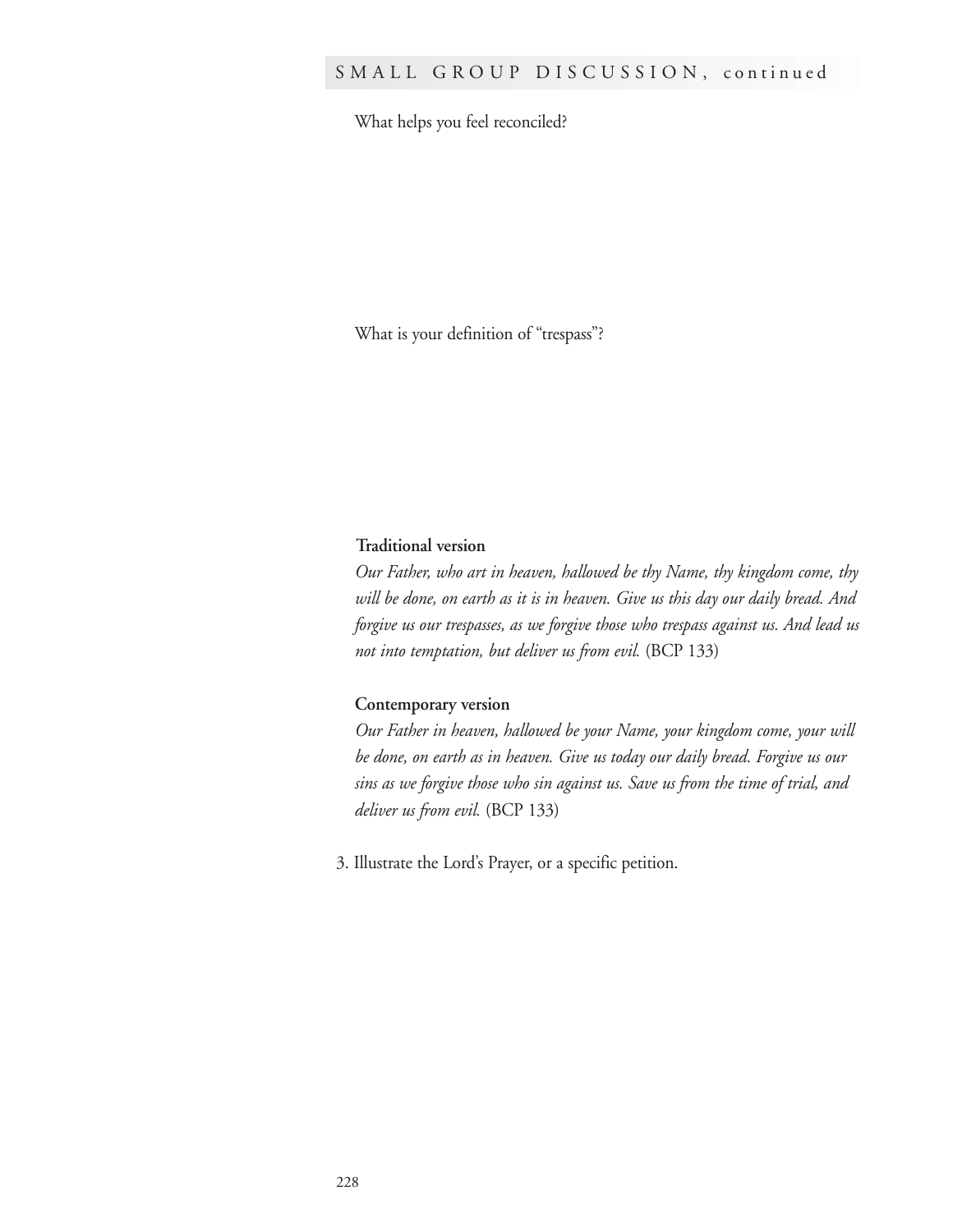### WRAP-UP

Our work is prayer. Cooking the evening meal can be a time for offering up to God prayers for the family, the day and its concerns and blessings. Even buckling your seatbelt as you begin a drive can be a time for prayer for safe journey or other concerns. Our work as prayer can also be seen as a time to pray for those with whom we work, for situations in the workplace or job in which we would ask for God's interaction and help. Our prayers can be private or corporate. Corporate prayers are prayed in community.

Episcopalians all over the United States use *The Book of Common Prayer* and many of the prayers are similar to, if not exactly like, those used in the Anglican Communion all over the world. The larger community of faith is praying the same prayers all over the world.

Our worship is also prayer. *The Book of Common Prayer* has services or daily offices for the morning, noon, evening and night. There is a whole section of Collects ('kal-ikts), prayers said at the beginning of each service, that help us collect our thoughts and center us around the worship theme for the day. There is also a whole section on prayers for different aspects of our lives.

We can use icons, prayer beads, statues, candles, quiet music or quiet places to help us in our prayer lives. We can keep a prayer journal to help us collect our prayer requests and thoughts and to look back to see how God has answered prayers, perhaps without our knowing it. Our music can be prayer, too.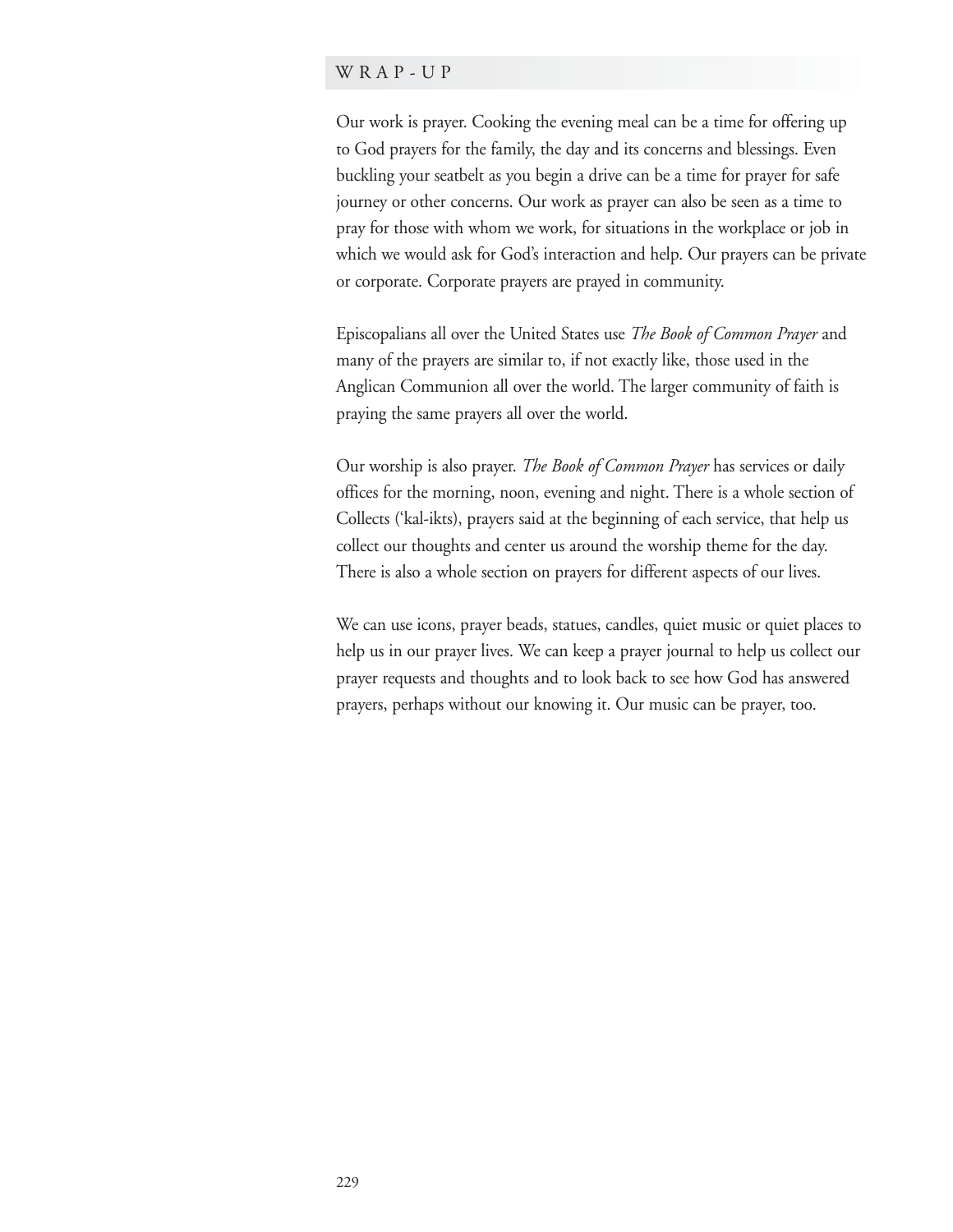## CLOSING PRAYER/HYMN

The following selections can help us reflect on our discussions today. You may either read and pray or sing and pray your selection(s).

*The 1982 Hymnal*  #24 - The day Thou gavest, Lord, is ended #397 - Now thank we all our God #635 - If thou but trust in God to guide thee #674 - Forgive our sins as we forgive #693 - Just as I am #698 - Eternal Spirit of the Living Christ

*Wonder, Love and Praise* #812 - I the Lord of sea and sky

*Lift Every Voice and Sing* #83 - Just a little talk with Jesus